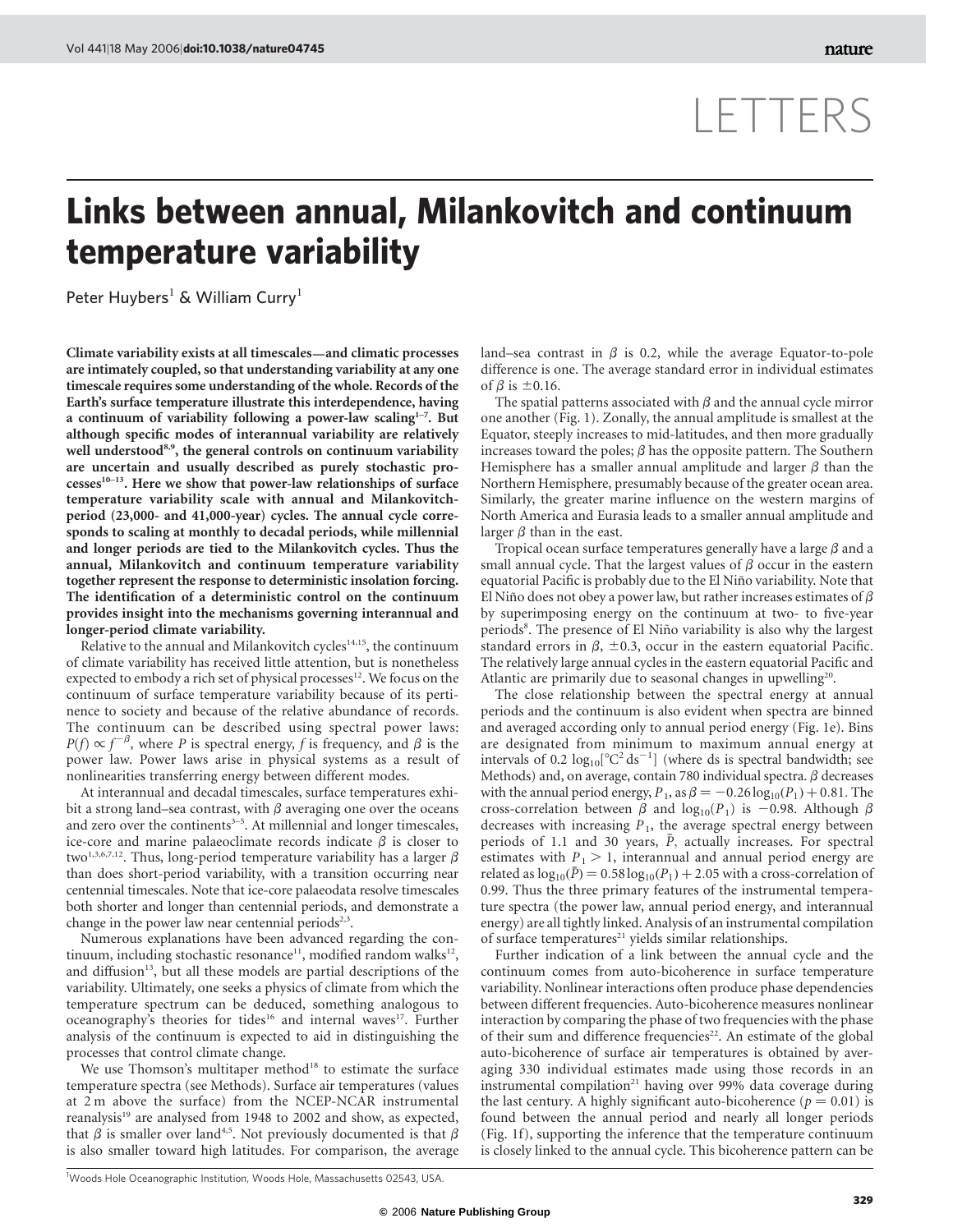

Figure 1 | Temperature scaling at instrumental periods from NCEP. a, Map of the spectral energy at the annual period in  $log_{10}$  units, and **b**, the zonal average (black) along with land-only (red) and ocean-only (blue) averages.  $\mathbf{c}, \beta$  computed between two months and 30 years after removing the annualperiod energy and its higher harmonics, and d, the associated zonal averages. Note that the colour scale in c and *x* axis in d are reversed.

e, Spectra binned according to annual-period energy and averaged. Line colours correspond to the colour scale in  $a$ . The  $\beta$  and average magnitude of the continuum both scale with the amplitude of the annual cycle. f, Autobicoherence estimate of instrumental surface air temperatures<sup>21</sup>. The approximate 99% confidence level is 0.3. Black lines indicate the annual cycle.

modelled using multiplicative noise. For example, if weather variations are modelled as a stochastic white noise process and then multiplied by an annual cycle such that variability is greater during the winter, an auto-bicoherence pattern similar to Fig. 1f is obtained.

The two regions having the greatest contrast in temperature spectra are the tropical oceans and the high-latitude continents (Fig. 1). To trace the behaviour of these contrasting environments out to longer timescales, two separate sets of palaeorecords are compiled, one from each region, both spanning monthly to million-year timescales (see Fig. 2 and Supplementary Information). Although noise and other climatic effects are present, the simplest interpretation of each palaeorecord is as a proxy for temperature. Spectral estimates at most frequency bands are available from at least two independent proxies and agree well with one another, providing confidence in the result. We first discuss the concentrations of spectral energy (that is, the peaks) in the proxy temperature spectrum and then the continuum.

Both the high-latitude and tropical spectra show significant  $(p = 0.05)$  spectral peaks associated with insolation forcing. At high latitudes, the annual cycle is massive, accounting for 80% of the variance at monthly to million-year timescales, while in the tropics the annual cycle accounts for only 25% of the total variance. Periods longer than 10 kyr contain 10% of the high-latitude variance and 50% of the tropical variance. At long periods, a 23-kyr precession period is found in tropical planktonic  $\delta^{18}O$  records and, to a lesser extent, Mg/Ca records. 41-kyr obliquity variations are directly present in the insolation forcing, and correspond to peaks in tropical

planktonic  $\delta^{18}O$ , tropical alkenone, and high-latitude ice-core  $\delta^{18}O$ records. The most energetic low-frequency band is associated with the  $\sim$ 100-kyr glacial cycles.

Turning now to the continuum of temperature variability, between annual and centennial periods the tropical marine compilation has  $\beta = 0.56 \pm 0.08$  while the high-latitude compilation has  $\beta = 0.37 \pm 0.05$ , both in agreement with results shown in Fig. 1. The magnitudes of the tropical and high-latitude spectra approach one another on moving from annual to longer periods and nearly converge at centennial periods. At periods longer than centuries, however, steeper power-law relationships exist. In the tropics  $\beta = 1.29 \pm 0.13$  and at high latitudes  $\beta = 1.64 \pm 0.04$ . With this change in slope the spectra diverge as one moves from centennial to longer timescales. The tropical and high-latitude continua are most similar at centennial timescales. Conversely, the high-latitude continuum is more than an order of magnitude more energetic near the annual and Milankovitch periods. Apparently, the continuum is more energetic at locations that have greater insolation variability and at timescales neighbouring those of the insolation forcing.

Whereas the annual and Milankovitch-period climate variations tell us primarily about the forcing, the continuum tells us about the dynamical processes governing climate variability. The existence of two separate scaling regimes above and below centennial periods suggests the presence of distinct controls on the climate variability. Possibly, the climate system has a memory associated with the oceans that causes high-frequency variability to accumulate into progressively larger and longer-period variations<sup>23</sup>, and a Milankovitch-driven low-frequency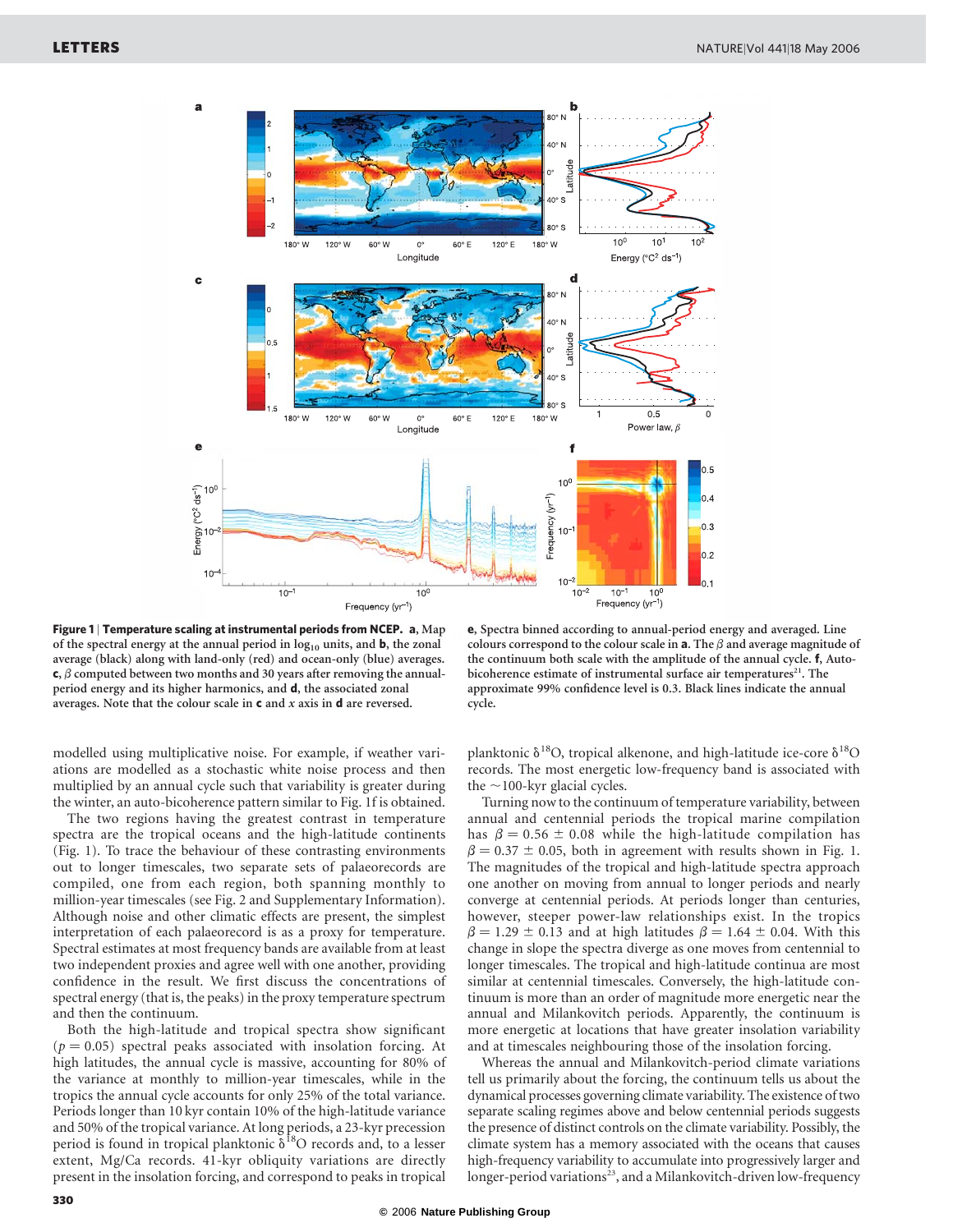

Figure 2 | Patch-work spectral estimate using instrumental and proxy records of surface temperature variability, and insolation at 65 $^{\circ}$  N. The more-energetic spectral estimate is from high-latitude continental records and the less-energetic estimate from tropical sea surface temperatures. Highlatitude spectra are estimated from Byrd, Taylor and GISP2 ice-core  $\delta^{18}O$ ; Vostok and Dome C ice-core  $\delta D$ ; Donard lake varve thickness; the Central England Time-series (CET); and the Climate Research Unit's (CRU) instrumental compilation. From low latitudes we use ODP846 marine sediment-core alkenones; W167-79, OCE205-103, EW9209-1, ODP677 and ODP927 calcite  $\delta^{18}$ O; PL07-39 and TR163-19 Mg/Ca; ODP658 foram assemblages; Rarotonga coral Sr/Ca; and the Climate Analysis Center (CAC) and CRU instrumental compilations. Temperature spectral estimates from records of the same data type are averaged together  $(\delta^{18}O_{\text{ice}}$  and  $\delta D_{\text{ice}}$  are also averaged). Power-law estimates between 1.1–100 yr and 100–15,000 yr periods are listed along with standard errors, and indicated by the dashed lines. The sum of the power-laws fitted to the long- and short-period continuum are indicated by the black curve. The vertical line-segment indicates the approximate 95% confidence interval, where the circle indicates the background level. The mark at 1/100 yr indicates the region mid-way between the annual and Milankovitch periods. At bottom is the spectrum of insolation at  $65^{\circ}$  N sampled monthly over the past million years plus a small amount of white noise. The vertical black line indicates the 41-kyr obliquity period.

response that transfers spectral energy toward higher frequencies, possibly involving nonlinear ice-sheet dynamics. These low- and high-frequency temperature responses appear to be of nearly equal magnitude at centennial timescales, midway in log-frequency space between the annual and Milankovitch bands. Interannual temperature variability may also follow different power laws during glacial and interglacial periods, but assessment of this further possibility awaits a global set of high-resolution glacial climate records.

What would the background continuum look like in the absence of annual or Milankovitch variations? Variations would presumably still exist owing to adjustments in the Equator to pole temperature

gradient, providing a background of climate variability upon which variations due to Milankovitch- and annual-period changes are superimposed. The diurnal cycle is also expected to cause a local continuum response, but we have restricted the analysis to the more climatically relevant longer-period responses.

Discussion of long-term climate variability is commonly divided between deterministic<sup>15</sup> and stochastic components<sup>12</sup>—often associated with spectral peaks and the continuum, respectively<sup>10</sup>. The analysis presented here indicates that the annual and Milankovitch energy are linked with the continuum, and together represent the climate response to insolation forcing.

These observations have implications for understanding future climate variability. The distinction between the magnitude of lowand high-latitude climate variability<sup>24</sup> may become smaller toward centennial timescales. Furthermore, the physics controlling centennial and longer-timescale temperature variability appears to be distinct from that of shorter timescales, raising questions of whether climate models able to represent decadal variations<sup>25</sup> will adequately represent the physics of centennial and longer-timescale climate variability. Finally, because the annual and Milankovitch cycles are deterministic, a greater understanding of their influence on the continuum may lead to improved predictability of interannual and longer-timescale climate variability.

## METHODS

Spectral analysis. Spectra are estimated using Thomson's multitaper method<sup>18</sup> with three windows. To reduce the influence of a small bias present at the lowest frequencies in the multitaper spectral estimates<sup>26</sup>, the three lowest-frequency estimates are dropped when estimating  $\beta$ . For palaeorecords, when spectral estimates from the same proxy type overlap, a weighted average is taken. Weightings are proportional to frequency resolution so that better resolved records contribute more heavily. Spectral energy, or more precisely spectral energy density, is measured in  $^{\circ}C^{2}$  ds<sup>-1</sup>. In this case energy refers to the squared quantity,  ${}^{\circ}C^2$  (not joules), and density refers to energy per unit frequency, ds, where ds equals one over the length of the record in years. The energy density of the spectral continuum is independent of record duration.

The power law,  $\beta$ , is estimated by a least-squares fit to log-frequency and logpower-density estimates. To more uniformly weight the estimate, spectra are binned into equally spaced log-frequency intervals and averaged before fitting  $\beta$ . For the instrumental records, monthly anomalies are used when estimating  $\beta$  in order to filter out spectral energy associated with the annual cycle and its higher harmonics. To preclude effects from a small residual annual cycle, power-law fits and computation of the average continuum energy exclude frequencies between 1/0.8 to  $1/1.2 \text{ yr}^{-1}$  and  $1/1.8$  to  $1/2.2 \text{ yr}^{-1}$ . For palaeorecords,  $\beta$  is estimated between 1/100 and  $1/15,000 \text{ yr}^{-1}$  to minimize the influence from the Milankovitch bands. Uncertainties reported for  $\beta$  are the standard error of the least-squares fit. In the case of the auto-bicoherence statistic, the energy contained at each frequency band is first normalized to unity so that only the phase information is retained, thus ensuring that the magnitude of the annual cycle does not bias the result.

The fraction of variance at the annual cycle is calculated by integrating the estimated spectral energy between frequencies of 1/0.95 to 1/1.05 and then dividing by the total spectral energy. The integration accounts for variations in the frequency spacing so that changes in record length do not influence estimates of the energy at the annual period. At high frequencies, only instrumental estimates are used as these are more accurate. Furthermore, tropical  $\delta^{18}O_{\text{calcite}}$ records are excluded to minimize influence from non-temperature effects. To permit direct comparison between the continuum and annual-period energy in Fig. 2, the amplitude of the annual cycle and its harmonics are increased to the expected value for a record one million years in duration.

Another technique commonly used to estimate scaling relationships is detrended fluctuation analysis<sup>4,5,7</sup> (DFA), which yields a coefficient,  $\alpha$ , related to the spectral power law by  $\alpha = (\beta + 1)/2$ . Results presented here were checked using DFA and are in agreement; this is as expected, because DFA and Fourier estimates are mathematically equivalent up to the choice of weighting terms<sup>27</sup>. For ease of comparison, other authors' DFA results are reported as  $\beta$  values.  $\mathbf{Data.}$  The NCEP reanalysis $^{19}$  of two-metre air temperatures has global coverage but only spans the period 1949 to 2002. Palaeo-temperature proxies are necessary to resolve centennial and longer-period temperature variability. Following ref. 1, we piece together spectral estimates from records of differing durations and resolution. Two separate spectral patchworks of surface air